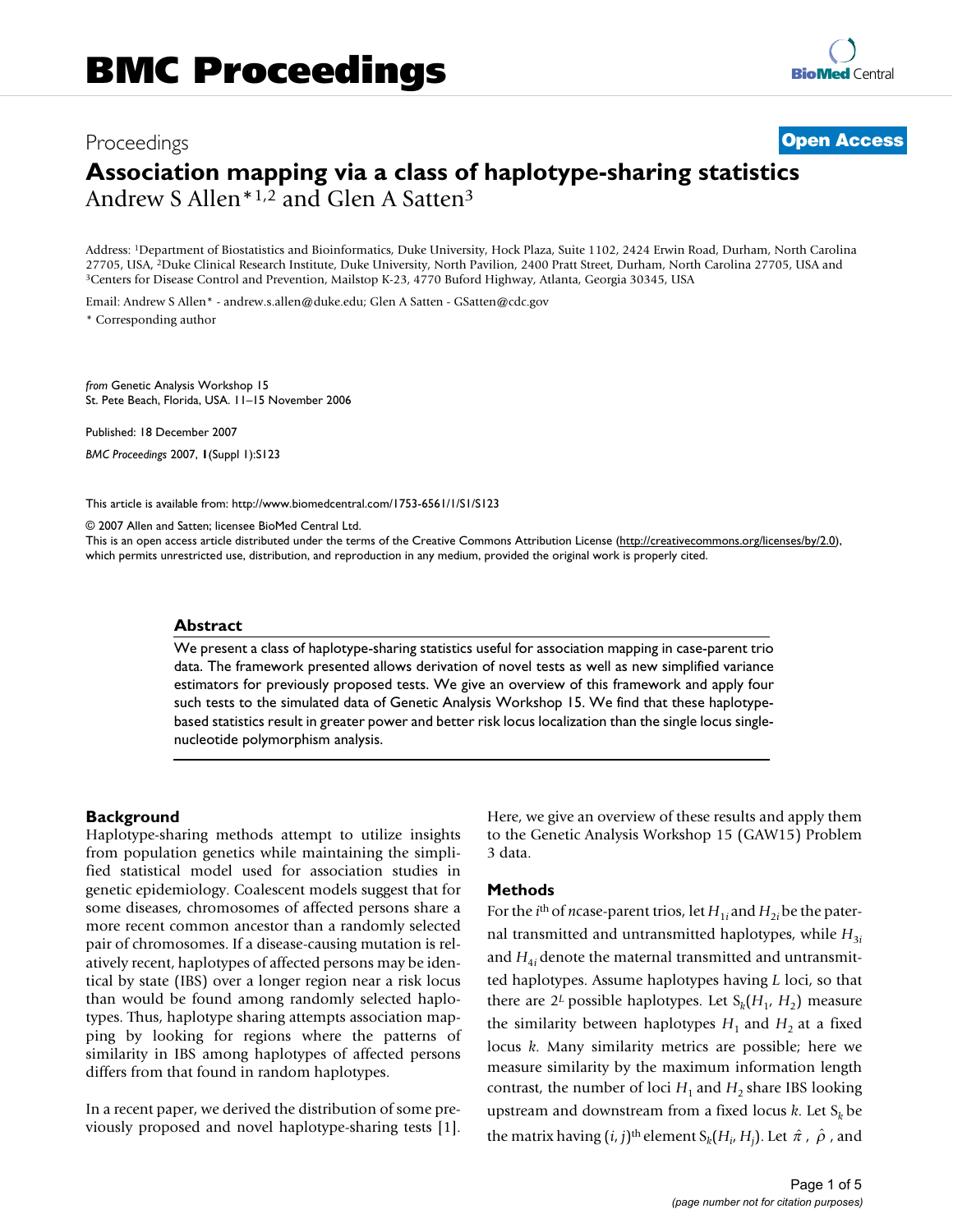$\hat{p}$  denote vectors of haplotype frequency estimators for untransmitted, transmitted, and all haplotypes respectively, obtained under phase uncertainty.

We consider statistics of the form

$$
U_k(\gamma) = \gamma^T S_k(\hat{\rho} - \hat{\pi}).
$$

It is possible to show that taking  $\gamma = \hat{p}$  yields the numerator of the haplotype-sharing statistics considered by each of van der Meulen and te Meerman [2], Bourgain et al. [3], Tzeng et al. [4], and Zhang et al. [5], though these statistics differ in the computation of their variances. Writing these "standard" haplotype sharing tests in the form Eq. (1) allows us to interpret them as looking for differences between vectors  $\hat{\rho}$  and  $\hat{\pi}$  that are in the direction of  $\hat{p}$ <sup> $T$ </sup>S<sub>k</sub>, i.e., in the direction of sharing with the parental haplotypes. The form of  $U_k(\gamma)$  also allows us to derive a simple formula for its variance. We make explicit the fact that  $\gamma$  is often a function of the data by writing  $\hat{\gamma}$  . Using

Slutsky's theorem [6, Section 1.5.4], as long as  $\hat{\gamma}^p \rightarrow \gamma_0 \neq 0$ under the null hypothesis,  $\text{Var}\{U_k(\hat{y})\}$  can be estimated by  $\hat{\gamma}^T \mathbf{S}_k \hat{\Sigma} \mathbf{S}_k \hat{\gamma}$  , where  $\hat{\Sigma}$  is the empirical variance estimator of  $(\hat{\rho} - \hat{\pi})$ . This variance estimator is considerably simpler than those previously proposed, and is valid even with phase uncertainty and for stratified populations [1]. Use of  $\gamma = \hat{p}$  yields the statistic  $T_{\hat{p}} = U_k^2(\hat{p})/\text{Var}\big\{U_k(\hat{p})\big\}$ , which we refer to as the  $p$ test. Another choice,  $\gamma = \hat{\rho}$ , was used by Levinson et al. [7], who contrasted sharing in transmitted haplotypes,  $\hat{\rho}^T \mathbf{S}_k \hat{\rho}$  , with the cross product  $\hat{\rho}^T \mathbf{S}_k \hat{\pi}$  to give  $\hat{\rho}^T \mathbf{S}_k \hat{\rho} - \hat{\rho}^T \mathbf{S}_k \hat{\pi} = \hat{\rho}^T \mathbf{S}_k (\hat{\rho} - \hat{\pi})$ . We call this the *rho* test.  $_0 \neq 0$ 

An appealing choice of  $\gamma$  is (  $\hat{\rho}$  -  $\hat{\pi}$  ), as this direction weights differences in haplotypes by their differences in frequency (Gerard te Meerman, personal communication). However, Slutsky's theorem no longer applies as  $(\hat{\rho} - \hat{\pi}) \rightarrow 0$  under the null hypothesis. Instead, we use the fact that  $U_k \big(\hat \rho - \hat \pi\,\big) = \big(\, \hat \rho - \hat \pi\,\big)^T\,\mathrm{S}_k \big(\, \hat \rho - \hat \pi\,\big)$  is a quadratic form whose distribution is a mixture of independent 0

 $\chi^2$  variates, with weights given by the eigenvalues of the matrix  $\hat{\Sigma} S_k$ . Following Imhof [8], we approximate this weighted  $\chi^2$  distribution using a three-moment approximation. We refer to the resulting test as the *cross* test.

Finally, we note that because the  $p$  test uses  $\gamma = \hat{p} = \frac{1}{2}(\hat{p} + \hat{\pi})$ , while the *cross* test uses  $\gamma = (\hat{p} - \hat{\pi})$ , the two tests appear to be looking at sharing in orthogonal directions; hence, a *combined* test seems desirable. Thus, we seek the distribution of

$$
T_{\hat{p}} + U_k (\hat{\rho} - \hat{\pi}) = (\hat{\rho} - \hat{\pi})^T \left[ \frac{\hat{p}^T S_k S_k \hat{p}}{\hat{p}^T S_k \hat{\Sigma} S_k \hat{p}} + S_k \right] (\hat{\rho} - \hat{\pi}).
$$

Once again, this is a quadratic form whose distribution is a mixture of independent  $\chi^2$  variates, with weights given

by the eigenvalues of the matrix 
$$
\hat{\Sigma} \left[ \frac{\hat{p}^T S_k S_k \hat{p}}{\hat{p}^T S_k \hat{\Sigma} S_k \hat{p}} + S_k \right]
$$
, and

we approximate this distribution as in Imhof [8].

## *Application to GAW15 data*

We compare the *rho*, *p*, *cross*, and *combined* tests by applying them to the GAW15 Problem 3 simulated "loose" SNP set for chromosome 6. We extracted 200 trios from each of 100 replicates by taking the first affected sibling and their parents from the first 200 families in each data set. We used only 200 trios both to speed up computation and because the effect of the risk locus on chromosome 6 was so strong that a reduced data set seemed more realistic. We used the answers to guide our analysis throughout. Specifically, we focused on a 10-cM region (45 cM to 55 cM) around the DR rheumatoid arthritis risk locus on chromosome 6 (DR locus is at 49.45557055 cM). In each data set we scanned the region using haplotype windows of 10 loci. The windows were shifted through the region two SNPs at a time so that if the first window started with SNP1 the next window would start with SNP3. The *rho*, *p*, *cross*, and *combined* tests were computed for each window and the transmission disequilibrium test (TDT) was applied to each SNP in the region. Estimates of haplotype frequencies required for the computation of the test statistics were computed using the software package HAPLORE [9]. In each data set we compute the max $\{-\log_{10}(P_{value})\}$ for each test (where the max is taken over loci) and note this value and its position (for the haplotype-based tests the location is taken as the average location of SNPs 5 and 6 in the window), which we take as an estimate of the location of the risk locus. An average localization bias for each test was then computed by averaging the distance between the estimated locations and the true risk locus position over the 100 data sets. We compared the empirical distributions of  $-\log_{10}(P_{value})$  values for each test at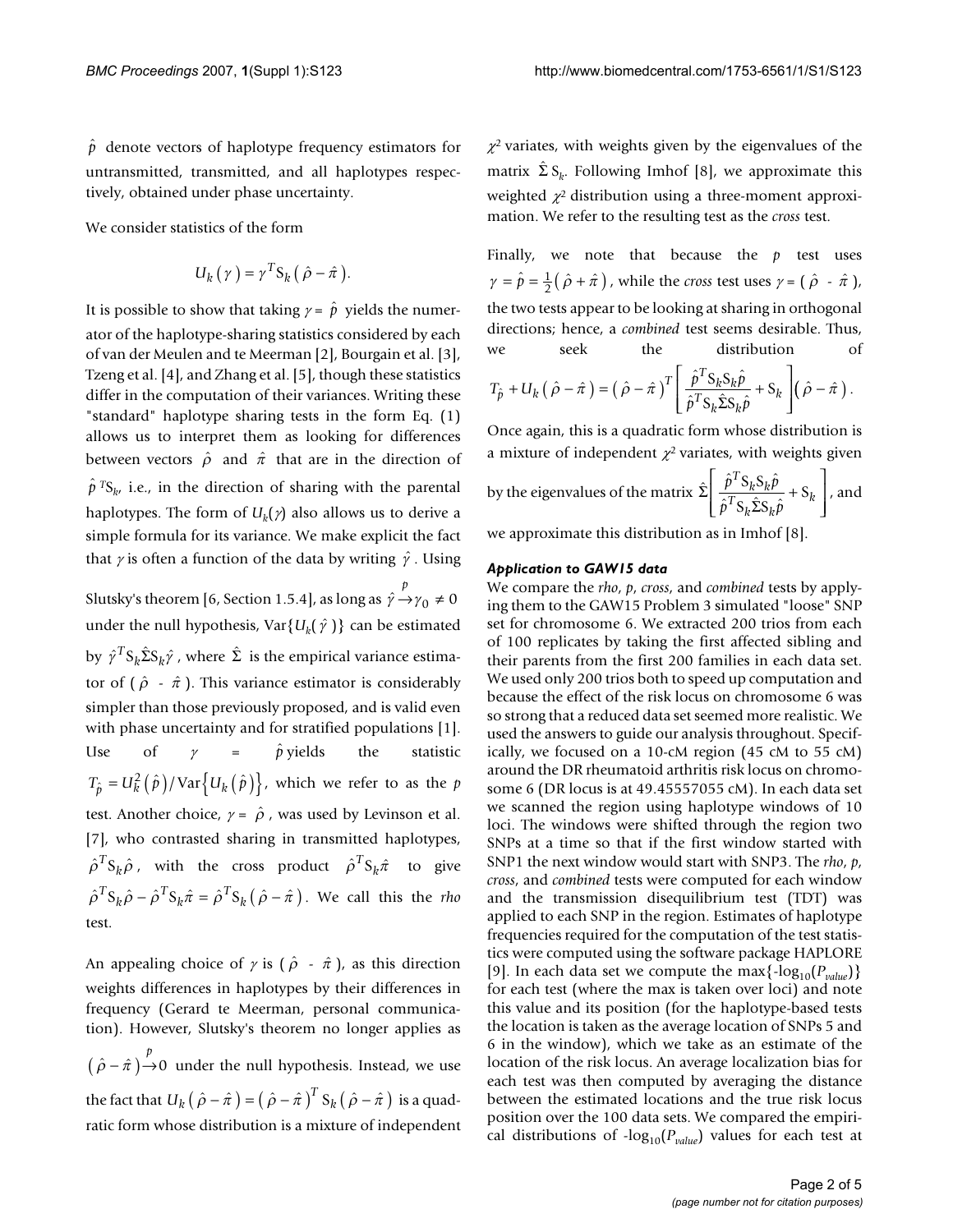

# Figure 1

**Analysis of Replicate 1 in a 10-cM region containing risk locus**. Risk locus indicated by dotted vertical line. TDT results indicated by circles. SNP locations indicated by gray tick marks. Gray vertical lines represent loci further investigated in Figure

three loci to investigate the effect of increasing distance from the true disease locus on the performance of each test.

# **Results and discussion**

Figure 1 presents the results of the *rho*, *p*, *cross*, *combined*, and TDT tests in the 10-cM region of the chromosome 6 risk locus for Replicate 1. Three things are apparent from this analysis. First, the haplotype-based methods seem to be more powerful than the TDT, yielding much larger log<sub>10</sub>( $P_{value}$ ) values. Second, the haplotype-based methods seem to localize the risk locus well. Finally, the haplotypebased methods seem to be more concentrated around the risk locus, being both larger at the locus and dropping more quickly away from the risk locus than the TDT. Visual inspection of other data replicates suggests the same pattern; to confirm, we investigated each of the above points systematically. First, in order to summarize the power of the various tests we report the first quartile, median, mean, and third quartile of the max{ log<sub>10</sub>( $P_{value}$ )}of each test over the 100 replicates (Table 1). We see that the haplotype-based methods are consistently higher and that the *cross* test performs best among all tests. Next, we report the localization bias and MSE of the TDT and each of the haplotype sharing tests (Table 1). Here,

once again, the *cross* test appears to do better than the others, though we note that the small biases involved make it difficult to make conclusions. Finally, Figure 2 presents the empirical distribution functions of  $-log_{10}(P_{value})$  values for each test statistic at three different loci. Our findings are consistent with the observations in Replicate 1: the haplotype-based methods have larger -log<sub>10</sub>( $P_{value}$ ) values at the risk locus and drop off more quickly away from the risk locus than the TDT throughout the replications. In particular, at 1.036 cM from the disease locus, essentially all replicates have a non-significant test statistic (i.e., values that fall to the left of the gray vertical line in Figure 2) for all of the haplotype sharing tests while most replicates have a significant TDT. By 0.244 cM the situation has changed, and all replicates have significant haplotypesharing tests while about 40% of replicates have a non-significant TDT. At 0.004 cM from the disease locus, all tests are significant, but the superiority of the *cross* statistic for these data is more readily apparent.

# **Conclusion**

We presented an overview of a new framework for deriving haplotype-sharing statistics and applied four such statistics to the GAW15 simulated data. Our findings suggest that these haplotype-based statistics can result in greater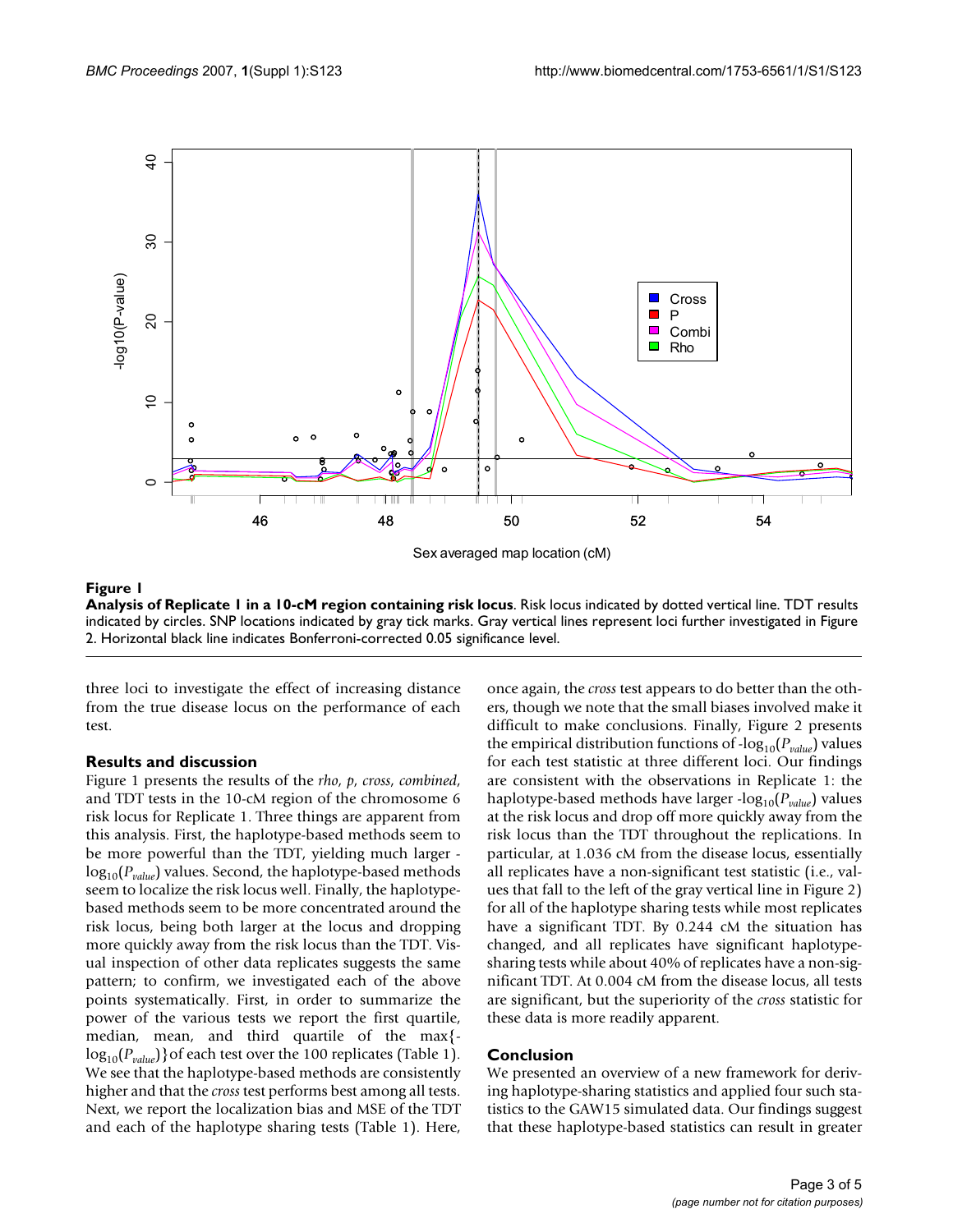

**1.036 cM from disease locus (48.42 cM)**

Empirical distribution function of -log10(*Pvalue* **Figure 2** ) values for three loci over 100 replicates **Empirical distribution function of -log10(***Pvalue***) values for three loci over 100 replicates**. Location of loci are indicated by gray vertical lines in Figure 1 and are shown in order of decreasing distance from the true disease locus. Gray vertical line indicates Bonferroni-corrected 0.05 significance level.